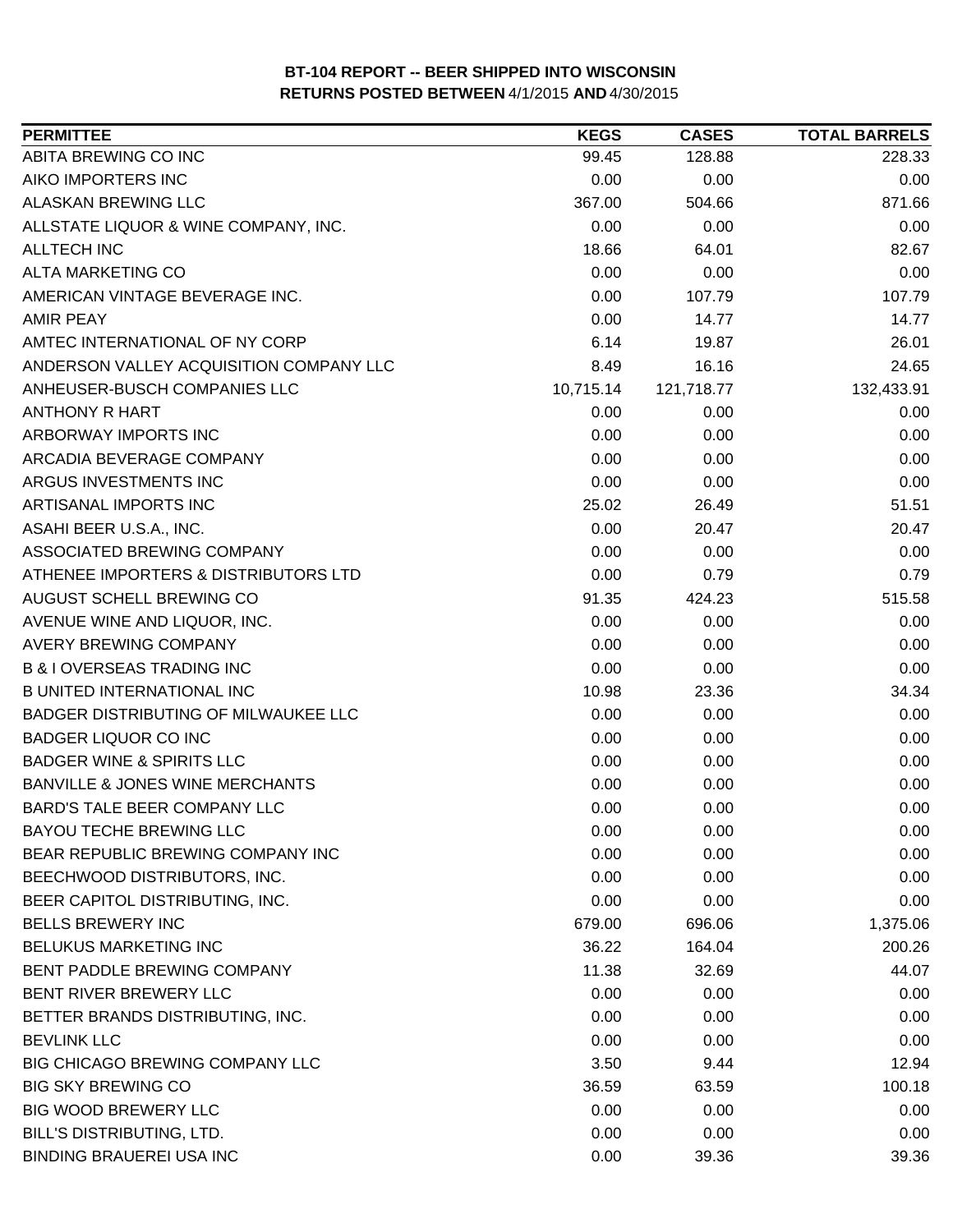| <b>PERMITTEE</b>                        | <b>KEGS</b> | <b>CASES</b> | <b>TOTAL BARRELS</b> |
|-----------------------------------------|-------------|--------------|----------------------|
| <b>BOSTON BEER CORPORATION</b>          | 748.48      | 2,662.35     | 3,410.83             |
| <b>BOULDER BEER INC</b>                 | 17.04       | 25.26        | 42.30                |
| BRAU BROTHERS BREWING COMPANY, LLC      | 0.00        | 14.80        | 14.80                |
| BRECKENRIDGE BREWERY OF COLORADO LLC    | 4.00        | 26.13        | 30.13                |
| <b>BRIAN EWING</b>                      | 15.40       | 11.61        | 27.01                |
| BROWN-FORMAN CORPORATION                | 0.00        | 81.85        | 81.85                |
| <b>BURNING BROTHERS BREWING LLC</b>     | 0.00        | 0.00         | 0.00                 |
| C.J.W., INC.                            | 0.00        | 0.00         | 0.00                 |
| CANAL STREET BREWING CO LLC             | 120.50      | 455.57       | 576.07               |
| CAPITOL-HUSTING COMPANY, INC.           | 0.00        | 0.00         | 0.00                 |
| <b>CAROLE MINOGUE</b>                   | 0.00        | 0.00         | 0.00                 |
| CARRIAGE HOUSE IMPORTS, LTD.            | 0.00        | 103.73       | 103.73               |
| CASTLE DANGER BREWING CO LLC            | 0.00        | 4.30         | 4.30                 |
| CENTRAL BEER DISTRIBUTORS, INC.         | 0.00        | 0.00         | 0.00                 |
| CENTRAL BEER IMPORT & EXPORT INC        | 0.00        | 0.00         | 0.00                 |
| <b>CHAS A BERNICK INC</b>               | 0.00        | 0.81         | 0.81                 |
| <b>CHATHAM IMPORTS INC</b>              | 0.00        | 0.00         | 0.00                 |
| <b>CISCO BREWERS INC</b>                | 0.00        | 0.00         | 0.00                 |
| <b>CKL CORPORATION</b>                  | 0.00        | 0.00         | 0.00                 |
| <b>COLD SPRING BREWING COMPANY</b>      | 0.00        | 0.00         | 0.00                 |
| <b>COMEBACK BREWING INC</b>             | 0.00        | 0.00         | 0.00                 |
| CORONADO BREWING COMPANY INC            | 0.00        | 0.00         | 0.00                 |
| CRAFT BREW ALLIANCE INC                 | 0.00        | 0.00         | 0.00                 |
| <b>CROWN IMPORTS LLC</b>                | 0.00        | 10,234.02    | 10,234.02            |
| D&V INTERNATIONAL INC                   | 13.42       | 20.43        | 33.85                |
| DEAN DISTRIBUTING, INC.                 | 0.00        | 0.00         | 0.00                 |
| DEAN DISTRIBUTING, INC.                 | 0.00        | 0.00         | 0.00                 |
| DESCHUTES BREWERY INC                   | 70.99       | 121.94       | 192.93               |
| DESTIHL HOLDINGS LLC                    | 16.00       | 37.88        | 53.88                |
| <b>DESTIHL LLC</b>                      | 0.00        | 0.00         | 0.00                 |
| DETROIT RIVERTOWN BREWING LLC           | 8.00        | 20.90        | 28.90                |
| DIAGEO - GUINNESS USA INC.              | 858.48      | 2,125.57     | 2,984.05             |
| DOANE DISTRIBUTING, INC.                | 0.00        | 0.00         | 0.00                 |
| DOGFISH HEAD CRAFT BREWERY INC          | 113.83      | 285.18       | 399.01               |
| DOLCE BEVERAGE GROUP LLC                | 0.00        | 0.00         | 0.00                 |
| <b>DOYNA LTD</b>                        | 0.00        | 0.00         | 0.00                 |
| <b>DURAN IMPORTS INC</b>                | 0.00        | 0.00         | 0.00                 |
| DUVEL MOORTGAT USA LTD                  | 26.35       | 92.25        | 118.60               |
| E & J GALLO WINERY                      | 0.00        | 72.15        | 72.15                |
| EINSTOK BEER COMPANY LP                 | 0.00        | 0.00         | 0.00                 |
| EL DORADO BEVERAGE CO                   | 0.00        | 0.00         | 0.00                 |
| EPIC BREWING COMPANY LLC                |             |              |                      |
| EPIC BREWING COMPANY LLC                | 15.35       | 19.23        | 34.58                |
|                                         | 0.00        | 0.00         | 0.00                 |
| <b>EUROBREW INC</b>                     | 8.00        | 0.00         | 8.00                 |
| <b>FABIANO BROTHERS - WISCONSIN LLC</b> | 0.00        | 0.00         | 0.00                 |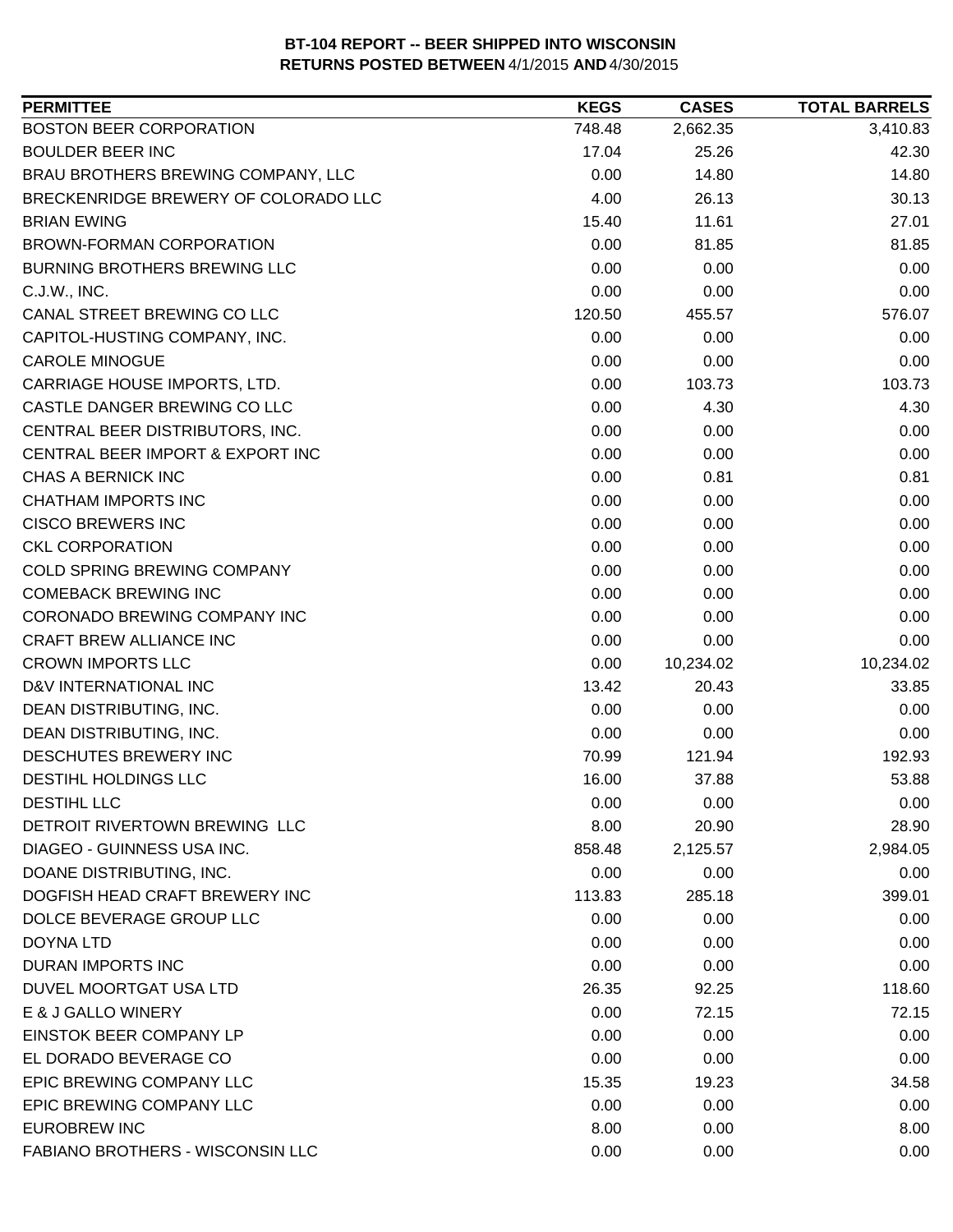| FINCH'S BEER COMPANY LLC<br>0.00<br>0.00<br>0.00<br><b>FIRESTONE WALKER LLC</b><br>0.00<br>0.00<br>0.00<br>FLANIGAN DISTRIBUTING OF DOOR COUNTY, INC.<br>0.00<br>0.00<br>0.00<br>FLAT EARTH HOLDINGS LLC<br>0.59<br>0.61<br>0.02<br>FLYING DOG BREWERY LLLP<br>0.00<br>0.00<br>0.00<br>FOUR SEASONS BEER DISTRIBUTORS INC<br>0.00<br>0.00<br>0.00<br>FOUR SIDES IMPORT COMPANY<br>0.00<br>1.02<br>1.02<br>FRANK BEER DISTRIBUTORS, INC.<br>0.00<br>0.00<br>0.00<br>FRANK BEER SOUTH LLC<br>0.00<br>0.00<br>0.00<br>FRANK LIQUOR COMPANY, INC.<br>0.00<br>0.00<br>0.00<br>FRANK LIQUORS OF LA CROSSE, INC.<br>0.00<br>0.00<br>0.00<br>0.00<br>0.00<br>FRANKENMUTH BREWING COMPANY<br>0.00<br>0.00<br>0.00<br>FRED R KARM JR<br>0.00<br>FULTON STREET BREWERY LLC<br>0.00<br>0.00<br>0.00<br><b>G K SKAGGS INC</b><br>0.00<br>71.67<br>71.67<br><b>GARY'S CORPORATION OF OAK CREEK</b><br>0.00<br>0.00<br>0.00<br>GB SALES MILWAUKEE, INC.<br>0.00<br>0.00<br>0.00<br><b>GELOSO BEVERAGE GROUP LLC</b><br>0.00<br>0.00<br>0.00<br>GENERAL BEER DISTRIBUTORS CO.<br>0.00<br>0.00<br>0.00<br><b>GENERAL BEER-NORTHEAST INC</b><br>0.00<br>0.00<br>0.00<br>0.00<br>0.00<br>0.00<br>GENERAL BEER-NORTHEAST INC<br>GENERAL BEER-NORTHWEST, INC.<br>0.00<br>0.00<br>0.00<br>GENERAL BEER-NORTHWEST, INC.<br>0.00<br>0.00<br>0.00<br>GENERAL BEVERAGE SALES CO- OSHKOSH<br>0.00<br>0.00<br>0.00<br>GENERAL BEVERAGE SALES CO.<br>0.00<br>0.00<br>0.00<br>GENERAL BEVERAGE SALES CO.- MILWAUKEE<br>0.00<br>0.00<br>0.00<br><b>GFBC INC</b><br>9.17<br>26.92<br>17.75<br><b>GLOBAL VILLAGE IMPORTS LLC</b><br>0.00<br>0.00<br>0.00<br>0.00<br><b>GREGORY S HARDMAN</b><br>4.52<br>4.52<br><b>GTBC LLC</b><br>0.00<br>12.20<br>12.20<br>H C FOODS CO LTD<br>0.00<br>0.00<br>0.00<br><b>HALES ALES LTD</b><br>0.00<br>9.15<br>9.15<br><b>HARVEST MOON BREWING LLP</b><br>0.00<br>0.00<br>0.00<br>HEINEKEN USA INCORPORATED<br>170.00<br>4,054.50<br>4,224.50<br>HENDRICKS BEVERAGE, INC.<br>0.00<br>0.00<br>0.00<br>HOME BREW MART INC<br>268.85<br>60.84<br>208.01<br><b>ILLYRIAN IMPORT INC</b><br>0.00<br>0.00<br>0.00<br>INDEED BREWING COMPANY LLC<br>0.50<br>1.26<br>1.76<br><b>INDIAN PEAKS BREWING COMPANY</b><br>58.35<br>150.19<br>208.54<br>INDIAN RIVER BEVERAGE CORPORATION<br>0.00<br>0.00<br>0.00<br>IRL, INCORPORATED<br>0.00<br>0.00<br>0.00<br><b>JASON MARKKULA</b><br>0.00<br>0.00<br>0.00<br><b>JAW PROPERTIES LLC</b><br>0.00<br>0.00<br>0.00<br><b>JDZ INC</b><br>0.00<br>10.74<br>10.74 | <b>PERMITTEE</b> | <b>KEGS</b> | <b>CASES</b> | <b>TOTAL BARRELS</b> |
|----------------------------------------------------------------------------------------------------------------------------------------------------------------------------------------------------------------------------------------------------------------------------------------------------------------------------------------------------------------------------------------------------------------------------------------------------------------------------------------------------------------------------------------------------------------------------------------------------------------------------------------------------------------------------------------------------------------------------------------------------------------------------------------------------------------------------------------------------------------------------------------------------------------------------------------------------------------------------------------------------------------------------------------------------------------------------------------------------------------------------------------------------------------------------------------------------------------------------------------------------------------------------------------------------------------------------------------------------------------------------------------------------------------------------------------------------------------------------------------------------------------------------------------------------------------------------------------------------------------------------------------------------------------------------------------------------------------------------------------------------------------------------------------------------------------------------------------------------------------------------------------------------------------------------------------------------------------------------------------------------------------------------------------------------------------------------------------------------------------------------------------------------------------------------------------------------------------------------------------------------------------------------------------------------------------------------------------------------------------------------------------------------------------------------------------------------------------------------------------------------|------------------|-------------|--------------|----------------------|
|                                                                                                                                                                                                                                                                                                                                                                                                                                                                                                                                                                                                                                                                                                                                                                                                                                                                                                                                                                                                                                                                                                                                                                                                                                                                                                                                                                                                                                                                                                                                                                                                                                                                                                                                                                                                                                                                                                                                                                                                                                                                                                                                                                                                                                                                                                                                                                                                                                                                                                    |                  |             |              |                      |
|                                                                                                                                                                                                                                                                                                                                                                                                                                                                                                                                                                                                                                                                                                                                                                                                                                                                                                                                                                                                                                                                                                                                                                                                                                                                                                                                                                                                                                                                                                                                                                                                                                                                                                                                                                                                                                                                                                                                                                                                                                                                                                                                                                                                                                                                                                                                                                                                                                                                                                    |                  |             |              |                      |
|                                                                                                                                                                                                                                                                                                                                                                                                                                                                                                                                                                                                                                                                                                                                                                                                                                                                                                                                                                                                                                                                                                                                                                                                                                                                                                                                                                                                                                                                                                                                                                                                                                                                                                                                                                                                                                                                                                                                                                                                                                                                                                                                                                                                                                                                                                                                                                                                                                                                                                    |                  |             |              |                      |
|                                                                                                                                                                                                                                                                                                                                                                                                                                                                                                                                                                                                                                                                                                                                                                                                                                                                                                                                                                                                                                                                                                                                                                                                                                                                                                                                                                                                                                                                                                                                                                                                                                                                                                                                                                                                                                                                                                                                                                                                                                                                                                                                                                                                                                                                                                                                                                                                                                                                                                    |                  |             |              |                      |
|                                                                                                                                                                                                                                                                                                                                                                                                                                                                                                                                                                                                                                                                                                                                                                                                                                                                                                                                                                                                                                                                                                                                                                                                                                                                                                                                                                                                                                                                                                                                                                                                                                                                                                                                                                                                                                                                                                                                                                                                                                                                                                                                                                                                                                                                                                                                                                                                                                                                                                    |                  |             |              |                      |
|                                                                                                                                                                                                                                                                                                                                                                                                                                                                                                                                                                                                                                                                                                                                                                                                                                                                                                                                                                                                                                                                                                                                                                                                                                                                                                                                                                                                                                                                                                                                                                                                                                                                                                                                                                                                                                                                                                                                                                                                                                                                                                                                                                                                                                                                                                                                                                                                                                                                                                    |                  |             |              |                      |
|                                                                                                                                                                                                                                                                                                                                                                                                                                                                                                                                                                                                                                                                                                                                                                                                                                                                                                                                                                                                                                                                                                                                                                                                                                                                                                                                                                                                                                                                                                                                                                                                                                                                                                                                                                                                                                                                                                                                                                                                                                                                                                                                                                                                                                                                                                                                                                                                                                                                                                    |                  |             |              |                      |
|                                                                                                                                                                                                                                                                                                                                                                                                                                                                                                                                                                                                                                                                                                                                                                                                                                                                                                                                                                                                                                                                                                                                                                                                                                                                                                                                                                                                                                                                                                                                                                                                                                                                                                                                                                                                                                                                                                                                                                                                                                                                                                                                                                                                                                                                                                                                                                                                                                                                                                    |                  |             |              |                      |
|                                                                                                                                                                                                                                                                                                                                                                                                                                                                                                                                                                                                                                                                                                                                                                                                                                                                                                                                                                                                                                                                                                                                                                                                                                                                                                                                                                                                                                                                                                                                                                                                                                                                                                                                                                                                                                                                                                                                                                                                                                                                                                                                                                                                                                                                                                                                                                                                                                                                                                    |                  |             |              |                      |
|                                                                                                                                                                                                                                                                                                                                                                                                                                                                                                                                                                                                                                                                                                                                                                                                                                                                                                                                                                                                                                                                                                                                                                                                                                                                                                                                                                                                                                                                                                                                                                                                                                                                                                                                                                                                                                                                                                                                                                                                                                                                                                                                                                                                                                                                                                                                                                                                                                                                                                    |                  |             |              |                      |
|                                                                                                                                                                                                                                                                                                                                                                                                                                                                                                                                                                                                                                                                                                                                                                                                                                                                                                                                                                                                                                                                                                                                                                                                                                                                                                                                                                                                                                                                                                                                                                                                                                                                                                                                                                                                                                                                                                                                                                                                                                                                                                                                                                                                                                                                                                                                                                                                                                                                                                    |                  |             |              |                      |
|                                                                                                                                                                                                                                                                                                                                                                                                                                                                                                                                                                                                                                                                                                                                                                                                                                                                                                                                                                                                                                                                                                                                                                                                                                                                                                                                                                                                                                                                                                                                                                                                                                                                                                                                                                                                                                                                                                                                                                                                                                                                                                                                                                                                                                                                                                                                                                                                                                                                                                    |                  |             |              |                      |
|                                                                                                                                                                                                                                                                                                                                                                                                                                                                                                                                                                                                                                                                                                                                                                                                                                                                                                                                                                                                                                                                                                                                                                                                                                                                                                                                                                                                                                                                                                                                                                                                                                                                                                                                                                                                                                                                                                                                                                                                                                                                                                                                                                                                                                                                                                                                                                                                                                                                                                    |                  |             |              |                      |
|                                                                                                                                                                                                                                                                                                                                                                                                                                                                                                                                                                                                                                                                                                                                                                                                                                                                                                                                                                                                                                                                                                                                                                                                                                                                                                                                                                                                                                                                                                                                                                                                                                                                                                                                                                                                                                                                                                                                                                                                                                                                                                                                                                                                                                                                                                                                                                                                                                                                                                    |                  |             |              |                      |
|                                                                                                                                                                                                                                                                                                                                                                                                                                                                                                                                                                                                                                                                                                                                                                                                                                                                                                                                                                                                                                                                                                                                                                                                                                                                                                                                                                                                                                                                                                                                                                                                                                                                                                                                                                                                                                                                                                                                                                                                                                                                                                                                                                                                                                                                                                                                                                                                                                                                                                    |                  |             |              |                      |
|                                                                                                                                                                                                                                                                                                                                                                                                                                                                                                                                                                                                                                                                                                                                                                                                                                                                                                                                                                                                                                                                                                                                                                                                                                                                                                                                                                                                                                                                                                                                                                                                                                                                                                                                                                                                                                                                                                                                                                                                                                                                                                                                                                                                                                                                                                                                                                                                                                                                                                    |                  |             |              |                      |
|                                                                                                                                                                                                                                                                                                                                                                                                                                                                                                                                                                                                                                                                                                                                                                                                                                                                                                                                                                                                                                                                                                                                                                                                                                                                                                                                                                                                                                                                                                                                                                                                                                                                                                                                                                                                                                                                                                                                                                                                                                                                                                                                                                                                                                                                                                                                                                                                                                                                                                    |                  |             |              |                      |
|                                                                                                                                                                                                                                                                                                                                                                                                                                                                                                                                                                                                                                                                                                                                                                                                                                                                                                                                                                                                                                                                                                                                                                                                                                                                                                                                                                                                                                                                                                                                                                                                                                                                                                                                                                                                                                                                                                                                                                                                                                                                                                                                                                                                                                                                                                                                                                                                                                                                                                    |                  |             |              |                      |
|                                                                                                                                                                                                                                                                                                                                                                                                                                                                                                                                                                                                                                                                                                                                                                                                                                                                                                                                                                                                                                                                                                                                                                                                                                                                                                                                                                                                                                                                                                                                                                                                                                                                                                                                                                                                                                                                                                                                                                                                                                                                                                                                                                                                                                                                                                                                                                                                                                                                                                    |                  |             |              |                      |
|                                                                                                                                                                                                                                                                                                                                                                                                                                                                                                                                                                                                                                                                                                                                                                                                                                                                                                                                                                                                                                                                                                                                                                                                                                                                                                                                                                                                                                                                                                                                                                                                                                                                                                                                                                                                                                                                                                                                                                                                                                                                                                                                                                                                                                                                                                                                                                                                                                                                                                    |                  |             |              |                      |
|                                                                                                                                                                                                                                                                                                                                                                                                                                                                                                                                                                                                                                                                                                                                                                                                                                                                                                                                                                                                                                                                                                                                                                                                                                                                                                                                                                                                                                                                                                                                                                                                                                                                                                                                                                                                                                                                                                                                                                                                                                                                                                                                                                                                                                                                                                                                                                                                                                                                                                    |                  |             |              |                      |
|                                                                                                                                                                                                                                                                                                                                                                                                                                                                                                                                                                                                                                                                                                                                                                                                                                                                                                                                                                                                                                                                                                                                                                                                                                                                                                                                                                                                                                                                                                                                                                                                                                                                                                                                                                                                                                                                                                                                                                                                                                                                                                                                                                                                                                                                                                                                                                                                                                                                                                    |                  |             |              |                      |
|                                                                                                                                                                                                                                                                                                                                                                                                                                                                                                                                                                                                                                                                                                                                                                                                                                                                                                                                                                                                                                                                                                                                                                                                                                                                                                                                                                                                                                                                                                                                                                                                                                                                                                                                                                                                                                                                                                                                                                                                                                                                                                                                                                                                                                                                                                                                                                                                                                                                                                    |                  |             |              |                      |
|                                                                                                                                                                                                                                                                                                                                                                                                                                                                                                                                                                                                                                                                                                                                                                                                                                                                                                                                                                                                                                                                                                                                                                                                                                                                                                                                                                                                                                                                                                                                                                                                                                                                                                                                                                                                                                                                                                                                                                                                                                                                                                                                                                                                                                                                                                                                                                                                                                                                                                    |                  |             |              |                      |
|                                                                                                                                                                                                                                                                                                                                                                                                                                                                                                                                                                                                                                                                                                                                                                                                                                                                                                                                                                                                                                                                                                                                                                                                                                                                                                                                                                                                                                                                                                                                                                                                                                                                                                                                                                                                                                                                                                                                                                                                                                                                                                                                                                                                                                                                                                                                                                                                                                                                                                    |                  |             |              |                      |
|                                                                                                                                                                                                                                                                                                                                                                                                                                                                                                                                                                                                                                                                                                                                                                                                                                                                                                                                                                                                                                                                                                                                                                                                                                                                                                                                                                                                                                                                                                                                                                                                                                                                                                                                                                                                                                                                                                                                                                                                                                                                                                                                                                                                                                                                                                                                                                                                                                                                                                    |                  |             |              |                      |
|                                                                                                                                                                                                                                                                                                                                                                                                                                                                                                                                                                                                                                                                                                                                                                                                                                                                                                                                                                                                                                                                                                                                                                                                                                                                                                                                                                                                                                                                                                                                                                                                                                                                                                                                                                                                                                                                                                                                                                                                                                                                                                                                                                                                                                                                                                                                                                                                                                                                                                    |                  |             |              |                      |
|                                                                                                                                                                                                                                                                                                                                                                                                                                                                                                                                                                                                                                                                                                                                                                                                                                                                                                                                                                                                                                                                                                                                                                                                                                                                                                                                                                                                                                                                                                                                                                                                                                                                                                                                                                                                                                                                                                                                                                                                                                                                                                                                                                                                                                                                                                                                                                                                                                                                                                    |                  |             |              |                      |
|                                                                                                                                                                                                                                                                                                                                                                                                                                                                                                                                                                                                                                                                                                                                                                                                                                                                                                                                                                                                                                                                                                                                                                                                                                                                                                                                                                                                                                                                                                                                                                                                                                                                                                                                                                                                                                                                                                                                                                                                                                                                                                                                                                                                                                                                                                                                                                                                                                                                                                    |                  |             |              |                      |
|                                                                                                                                                                                                                                                                                                                                                                                                                                                                                                                                                                                                                                                                                                                                                                                                                                                                                                                                                                                                                                                                                                                                                                                                                                                                                                                                                                                                                                                                                                                                                                                                                                                                                                                                                                                                                                                                                                                                                                                                                                                                                                                                                                                                                                                                                                                                                                                                                                                                                                    |                  |             |              |                      |
|                                                                                                                                                                                                                                                                                                                                                                                                                                                                                                                                                                                                                                                                                                                                                                                                                                                                                                                                                                                                                                                                                                                                                                                                                                                                                                                                                                                                                                                                                                                                                                                                                                                                                                                                                                                                                                                                                                                                                                                                                                                                                                                                                                                                                                                                                                                                                                                                                                                                                                    |                  |             |              |                      |
|                                                                                                                                                                                                                                                                                                                                                                                                                                                                                                                                                                                                                                                                                                                                                                                                                                                                                                                                                                                                                                                                                                                                                                                                                                                                                                                                                                                                                                                                                                                                                                                                                                                                                                                                                                                                                                                                                                                                                                                                                                                                                                                                                                                                                                                                                                                                                                                                                                                                                                    |                  |             |              |                      |
|                                                                                                                                                                                                                                                                                                                                                                                                                                                                                                                                                                                                                                                                                                                                                                                                                                                                                                                                                                                                                                                                                                                                                                                                                                                                                                                                                                                                                                                                                                                                                                                                                                                                                                                                                                                                                                                                                                                                                                                                                                                                                                                                                                                                                                                                                                                                                                                                                                                                                                    |                  |             |              |                      |
|                                                                                                                                                                                                                                                                                                                                                                                                                                                                                                                                                                                                                                                                                                                                                                                                                                                                                                                                                                                                                                                                                                                                                                                                                                                                                                                                                                                                                                                                                                                                                                                                                                                                                                                                                                                                                                                                                                                                                                                                                                                                                                                                                                                                                                                                                                                                                                                                                                                                                                    |                  |             |              |                      |
|                                                                                                                                                                                                                                                                                                                                                                                                                                                                                                                                                                                                                                                                                                                                                                                                                                                                                                                                                                                                                                                                                                                                                                                                                                                                                                                                                                                                                                                                                                                                                                                                                                                                                                                                                                                                                                                                                                                                                                                                                                                                                                                                                                                                                                                                                                                                                                                                                                                                                                    |                  |             |              |                      |
|                                                                                                                                                                                                                                                                                                                                                                                                                                                                                                                                                                                                                                                                                                                                                                                                                                                                                                                                                                                                                                                                                                                                                                                                                                                                                                                                                                                                                                                                                                                                                                                                                                                                                                                                                                                                                                                                                                                                                                                                                                                                                                                                                                                                                                                                                                                                                                                                                                                                                                    |                  |             |              |                      |
|                                                                                                                                                                                                                                                                                                                                                                                                                                                                                                                                                                                                                                                                                                                                                                                                                                                                                                                                                                                                                                                                                                                                                                                                                                                                                                                                                                                                                                                                                                                                                                                                                                                                                                                                                                                                                                                                                                                                                                                                                                                                                                                                                                                                                                                                                                                                                                                                                                                                                                    |                  |             |              |                      |
|                                                                                                                                                                                                                                                                                                                                                                                                                                                                                                                                                                                                                                                                                                                                                                                                                                                                                                                                                                                                                                                                                                                                                                                                                                                                                                                                                                                                                                                                                                                                                                                                                                                                                                                                                                                                                                                                                                                                                                                                                                                                                                                                                                                                                                                                                                                                                                                                                                                                                                    |                  |             |              |                      |
|                                                                                                                                                                                                                                                                                                                                                                                                                                                                                                                                                                                                                                                                                                                                                                                                                                                                                                                                                                                                                                                                                                                                                                                                                                                                                                                                                                                                                                                                                                                                                                                                                                                                                                                                                                                                                                                                                                                                                                                                                                                                                                                                                                                                                                                                                                                                                                                                                                                                                                    |                  |             |              |                      |
|                                                                                                                                                                                                                                                                                                                                                                                                                                                                                                                                                                                                                                                                                                                                                                                                                                                                                                                                                                                                                                                                                                                                                                                                                                                                                                                                                                                                                                                                                                                                                                                                                                                                                                                                                                                                                                                                                                                                                                                                                                                                                                                                                                                                                                                                                                                                                                                                                                                                                                    |                  |             |              |                      |
|                                                                                                                                                                                                                                                                                                                                                                                                                                                                                                                                                                                                                                                                                                                                                                                                                                                                                                                                                                                                                                                                                                                                                                                                                                                                                                                                                                                                                                                                                                                                                                                                                                                                                                                                                                                                                                                                                                                                                                                                                                                                                                                                                                                                                                                                                                                                                                                                                                                                                                    |                  |             |              |                      |
|                                                                                                                                                                                                                                                                                                                                                                                                                                                                                                                                                                                                                                                                                                                                                                                                                                                                                                                                                                                                                                                                                                                                                                                                                                                                                                                                                                                                                                                                                                                                                                                                                                                                                                                                                                                                                                                                                                                                                                                                                                                                                                                                                                                                                                                                                                                                                                                                                                                                                                    |                  |             |              |                      |
|                                                                                                                                                                                                                                                                                                                                                                                                                                                                                                                                                                                                                                                                                                                                                                                                                                                                                                                                                                                                                                                                                                                                                                                                                                                                                                                                                                                                                                                                                                                                                                                                                                                                                                                                                                                                                                                                                                                                                                                                                                                                                                                                                                                                                                                                                                                                                                                                                                                                                                    |                  |             |              |                      |
|                                                                                                                                                                                                                                                                                                                                                                                                                                                                                                                                                                                                                                                                                                                                                                                                                                                                                                                                                                                                                                                                                                                                                                                                                                                                                                                                                                                                                                                                                                                                                                                                                                                                                                                                                                                                                                                                                                                                                                                                                                                                                                                                                                                                                                                                                                                                                                                                                                                                                                    |                  |             |              |                      |
|                                                                                                                                                                                                                                                                                                                                                                                                                                                                                                                                                                                                                                                                                                                                                                                                                                                                                                                                                                                                                                                                                                                                                                                                                                                                                                                                                                                                                                                                                                                                                                                                                                                                                                                                                                                                                                                                                                                                                                                                                                                                                                                                                                                                                                                                                                                                                                                                                                                                                                    | JOHN J COLLETTI  | 0.00        | 0.00         | 0.00                 |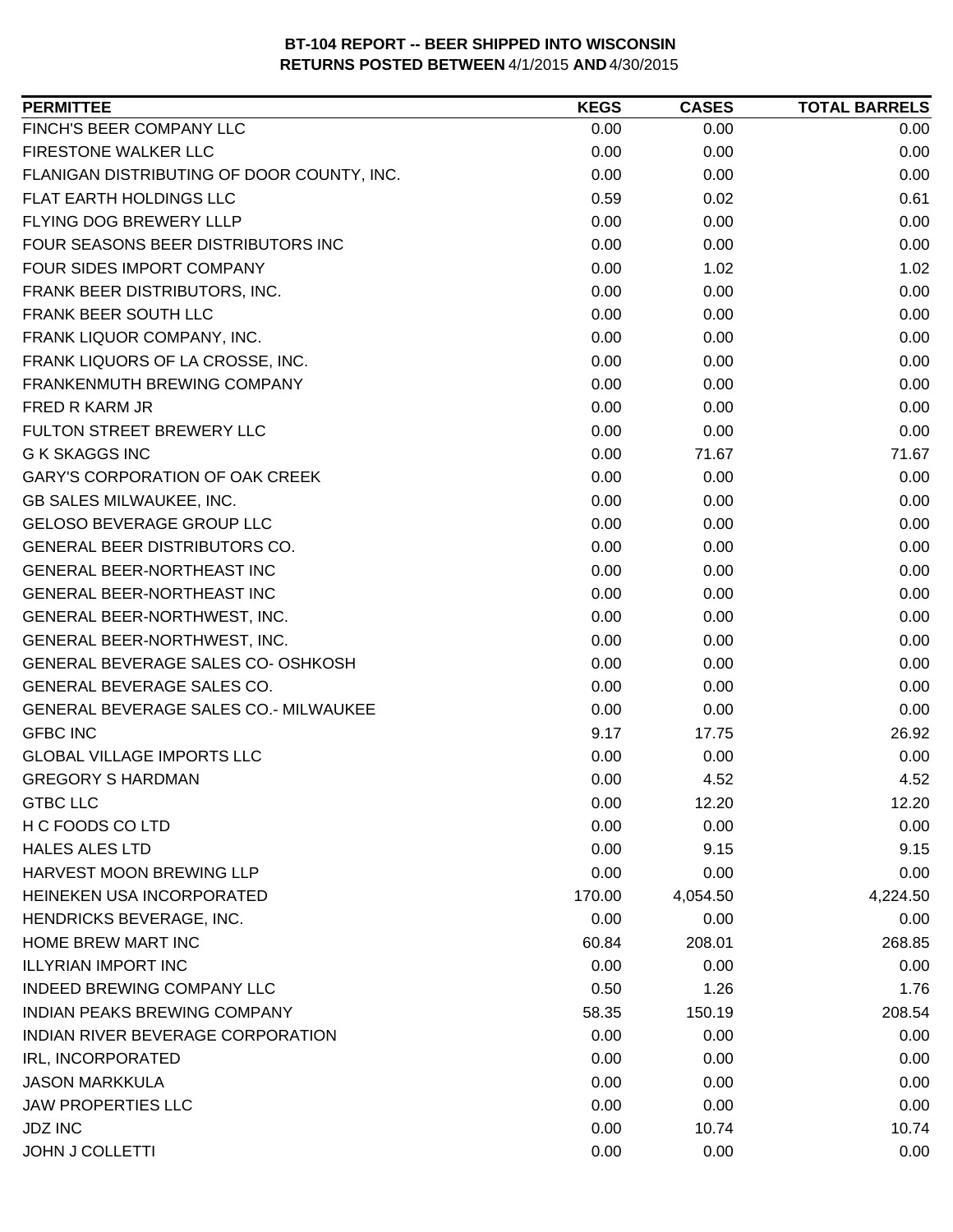| <b>PERMITTEE</b>                      | <b>KEGS</b> | <b>CASES</b> | <b>TOTAL BARRELS</b> |
|---------------------------------------|-------------|--------------|----------------------|
| JOHNSON BROTHERS OF WISCONSIN INC     | 0.00        | 0.00         | 0.00                 |
| JOHNSON BROTHERS OF WISCONSIN INC     | 0.00        | 0.00         | 0.00                 |
| JOHNSON DISTRIBUTING, INC.            | 0.00        | 0.00         | 0.00                 |
| JOM WINE & SPIRITS INC                | 0.00        | 3.70         | 3.70                 |
| JOSEPH JAMES BREWING CO INC           | 0.00        | 7.26         | 7.26                 |
| <b>KAREN HOLTON</b>                   | 0.00        | 0.00         | 0.00                 |
| KAY BEER DISTRIBUTING, INC.           | 0.00        | 0.00         | 0.00                 |
| <b>KEWEENAW BREWING CO LLC</b>        | 20.75       | 17.64        | 38.39                |
| KOJIMA & INTERNATIONAL ASSOCIATES INC | 0.00        | 0.00         | 0.00                 |
| <b>KROMBACHER USA LLC</b>             | 134.89      | 72.75        | 207.64               |
| KYSELA PERE ET FILS LTD               | 0.00        | 0.00         | 0.00                 |
| LA CROSSE BEVERAGE LLC                | 0.00        | 0.00         | 0.00                 |
| LABATT USA OPERATING CO LLC           | 26.16       | 2,629.98     | 2,656.14             |
| <b>LAGUNITAS BREWING CO</b>           | 161.14      | 368.45       | 529.59               |
| LAKE SUPERIOR BREWING CO LLC          | 3.33        | 5.08         | 8.41                 |
| LARRY'S DISTRIBUTING CO., INC.        | 0.00        | 0.00         | 0.00                 |
| LEAMON MERCANTILE CO. CORP            | 0.00        | 0.00         | 0.00                 |
| LEE BEVERAGE OF WISCONSIN LLC         | 0.00        | 0.00         | 0.00                 |
| LEE BEVERAGE OF WISCONSIN LLC         | 0.00        | 0.00         | 0.00                 |
| LEFT COAST BREWING CO                 | 7.33        | 3.66         | 10.99                |
| LIFT BRIDGE BREWING TECHNOLOGIES LLC  | 0.00        | 3.96         | 3.96                 |
| LOUIS GLUNZ BEER INC                  | 7.67        | 77.94        | 85.61                |
| <b>LUCID BREWING LLC</b>              | 0.00        | 0.44         | 0.44                 |
| MANNEKEN-BRUSSEL IMPORTS INC          | 10.06       | 31.63        | 41.69                |
| <b>MARK ANTHONY BRANDS INC</b>        | 0.00        | 697.61       | 697.61               |
| MASSACHUSETTS BEVERAGE ALLIANCE LLC   | 0.00        | 0.00         | 0.00                 |
| MATT BREWING CO INC                   | 0.00        | 0.00         | 0.00                 |
| MERCHANT DU VIN CORPORATION           | 25.59       | 35.12        | 60.71                |
| <b>MHW LTD</b>                        | 0.00        | 20.49        | 20.49                |
| MICHAUD DISTRIBUTING INC              | 0.00        | 0.00         | 0.00                 |
| MID-WISCONSIN BEVERAGE, INC.          | 0.00        | 0.00         | 0.00                 |
| MILLER BEER OF THE NORTHWOODS, INC.   | 0.00        | 0.00         | 0.00                 |
| MILLERCOORS LLC                       | 1,000.01    | 6,798.82     | 7,798.83             |
| <b>MILLERCOORS LLC</b>                | 1,052.09    | 15,028.55    | 16,080.64            |
| MILLSTREAM INVESTMENTS INC            | 0.00        | 5.08         | 5.08                 |
| MOR-DALL ENTERPRISES INC.             | 21.83       | 66.20        | 88.03                |
| MOTHER LODE BREWING LLC               | 0.00        | 10.37        | 10.37                |
| <b>MOUNTAINEER HOLDINGS LLC</b>       | 0.00        | 56.29        | 56.29                |
| MOYLANS BREWING CO LTD                | 6.65        | 7.74         | 14.39                |
| MUTUAL WHOLESALE LIQUOR INC           | 0.00        | 0.00         | 0.00                 |
| NDC SYSTEMS LP                        | 67.19       | 0.00         | 67.19                |
| NEBRASKA BREWING CO INC               | 4.50        | 5.50         | 10.00                |
| NEEDHAM DISTRIBUTING CO., INC.        | 0.00        | 0.00         | 0.00                 |
| NEW BELGIUM BREWING COMPANY INC       | 462.15      | 1,005.03     | 1,467.18             |
| NEW HOLLAND BREWING CO LLC            | 21.83       | 98.56        | 120.39               |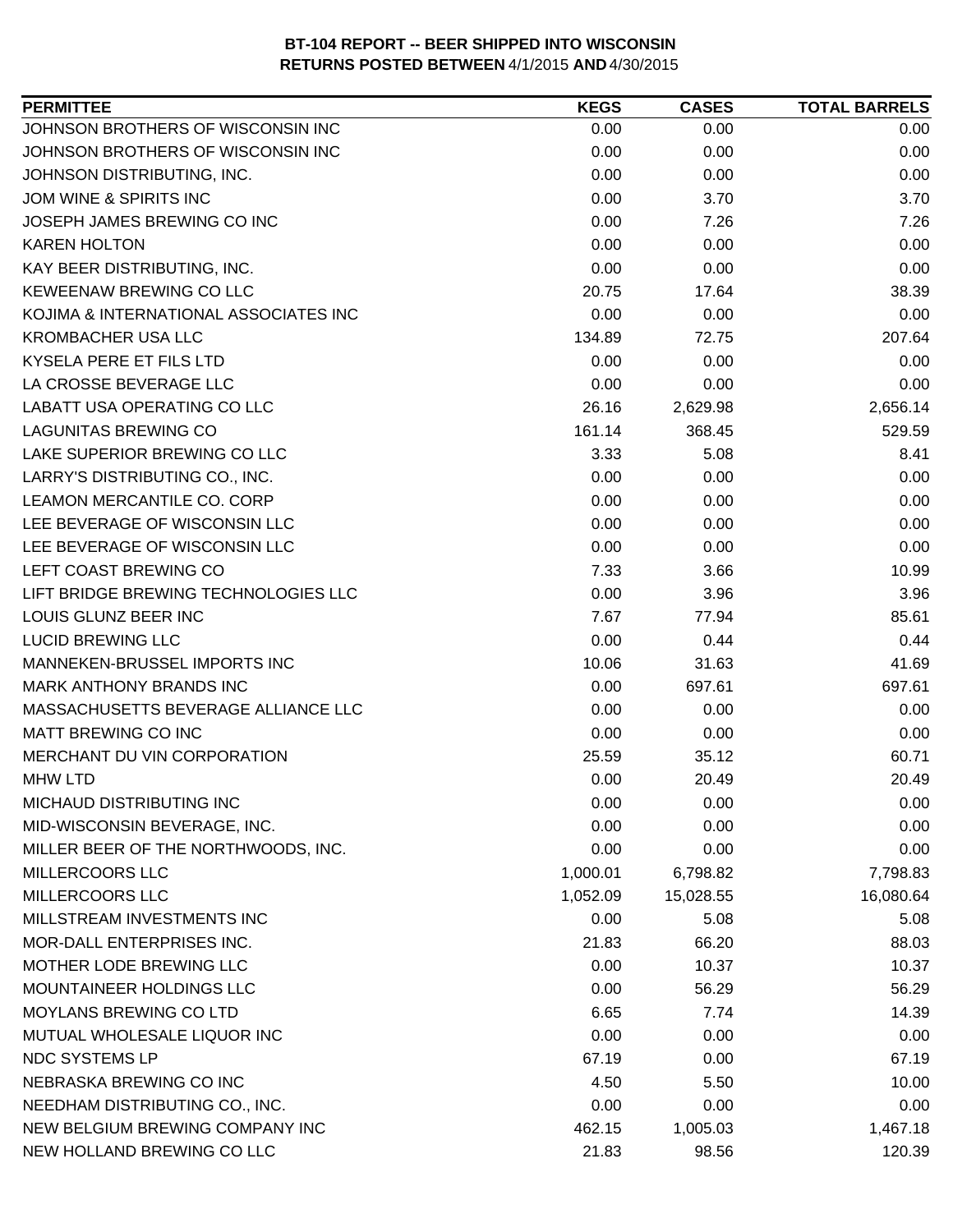| 0.00<br>0.00<br>0.00<br>0.00<br>0.00<br>0.00<br>23.33<br>10.21<br>33.54<br>0.00<br>0.00<br>0.00<br>0.00<br>0.00<br>0.00<br>10.22<br>31.59<br>41.81<br>0.00<br>0.00<br>0.00<br>1,172.48<br>1,172.48<br>0.00<br>0.00<br>0.00<br>0.00<br>0.00<br>0.00<br>0.00<br>0.00<br>0.00<br>0.00<br>214.60<br>385.63<br>171.03<br>0.00<br>0.00<br>0.00<br>0.00<br>0.00<br>0.00<br>6.84<br>3.52<br>10.36<br>0.00<br>0.00<br>0.00<br>0.00<br>8.72<br>8.72<br>0.00<br>0.00<br>0.00<br>0.00<br>0.00<br>0.00<br>0.00<br>0.00<br>0.00<br>0.00<br>0.00<br>0.00<br>0.00<br>0.00<br>0.00<br>0.00<br>0.00<br>0.00<br>0.00<br>15.74<br>15.74<br>100.66<br>326.19<br>426.85<br>0.00<br>0.00<br>0.00<br>0.00<br>0.00<br>0.00<br>607.19<br>607.19<br>0.00<br>0.00<br>0.00<br>0.00<br>0.00<br>0.00<br>0.00<br>0.00<br>26.46<br>26.46<br>0.00<br>0.00<br>0.00<br>0.00<br>0.00<br>0.00<br>0.00<br>0.00<br>0.00<br>0.00<br>0.00<br>0.00<br>0.00<br>9.15<br>9.15<br>10.06<br>66.86<br>76.92<br>8.15<br>22.54<br>30.69<br>0.00<br>0.00<br>0.00<br>103.02<br>1,154.44<br>1,051.42<br>0.00<br>0.00<br>0.00<br>0.00<br>18.23<br>18.23<br>0.00<br>0.00<br>0.00<br>52.13<br>153.78<br>205.91 | <b>PERMITTEE</b>                     | <b>KEGS</b> | <b>CASES</b> | <b>TOTAL BARRELS</b> |
|-------------------------------------------------------------------------------------------------------------------------------------------------------------------------------------------------------------------------------------------------------------------------------------------------------------------------------------------------------------------------------------------------------------------------------------------------------------------------------------------------------------------------------------------------------------------------------------------------------------------------------------------------------------------------------------------------------------------------------------------------------------------------------------------------------------------------------------------------------------------------------------------------------------------------------------------------------------------------------------------------------------------------------------------------------------------------------------------------------------------------------------------------------|--------------------------------------|-------------|--------------|----------------------|
|                                                                                                                                                                                                                                                                                                                                                                                                                                                                                                                                                                                                                                                                                                                                                                                                                                                                                                                                                                                                                                                                                                                                                       | NEW PLANET BEER COMPANY              |             |              |                      |
|                                                                                                                                                                                                                                                                                                                                                                                                                                                                                                                                                                                                                                                                                                                                                                                                                                                                                                                                                                                                                                                                                                                                                       | NOELKE DISTRIBUTORS, INC.            |             |              |                      |
|                                                                                                                                                                                                                                                                                                                                                                                                                                                                                                                                                                                                                                                                                                                                                                                                                                                                                                                                                                                                                                                                                                                                                       | NORTH COAST BREWING CO INC           |             |              |                      |
|                                                                                                                                                                                                                                                                                                                                                                                                                                                                                                                                                                                                                                                                                                                                                                                                                                                                                                                                                                                                                                                                                                                                                       | NOUVEAU VENTURES LLC                 |             |              |                      |
|                                                                                                                                                                                                                                                                                                                                                                                                                                                                                                                                                                                                                                                                                                                                                                                                                                                                                                                                                                                                                                                                                                                                                       | ONION PUB & BREWERY INC              |             |              |                      |
|                                                                                                                                                                                                                                                                                                                                                                                                                                                                                                                                                                                                                                                                                                                                                                                                                                                                                                                                                                                                                                                                                                                                                       | OREGON BREWING COMPANY INC           |             |              |                      |
|                                                                                                                                                                                                                                                                                                                                                                                                                                                                                                                                                                                                                                                                                                                                                                                                                                                                                                                                                                                                                                                                                                                                                       | OTT SCHWEITZER DISTRIBUTORSHIP, INC. |             |              |                      |
|                                                                                                                                                                                                                                                                                                                                                                                                                                                                                                                                                                                                                                                                                                                                                                                                                                                                                                                                                                                                                                                                                                                                                       | PABST BREWING COMPANY                |             |              |                      |
|                                                                                                                                                                                                                                                                                                                                                                                                                                                                                                                                                                                                                                                                                                                                                                                                                                                                                                                                                                                                                                                                                                                                                       | PAMPA BEVERAGES LLC                  |             |              |                      |
|                                                                                                                                                                                                                                                                                                                                                                                                                                                                                                                                                                                                                                                                                                                                                                                                                                                                                                                                                                                                                                                                                                                                                       | PARK RIDGE DISTRIBUTING, INC.        |             |              |                      |
|                                                                                                                                                                                                                                                                                                                                                                                                                                                                                                                                                                                                                                                                                                                                                                                                                                                                                                                                                                                                                                                                                                                                                       | PATERNO IMPORTS LTD                  |             |              |                      |
|                                                                                                                                                                                                                                                                                                                                                                                                                                                                                                                                                                                                                                                                                                                                                                                                                                                                                                                                                                                                                                                                                                                                                       | PAULANER USA LLC                     |             |              |                      |
|                                                                                                                                                                                                                                                                                                                                                                                                                                                                                                                                                                                                                                                                                                                                                                                                                                                                                                                                                                                                                                                                                                                                                       | PEAK ORGANIC BREWING CO LLC          |             |              |                      |
|                                                                                                                                                                                                                                                                                                                                                                                                                                                                                                                                                                                                                                                                                                                                                                                                                                                                                                                                                                                                                                                                                                                                                       | PEHLER DISTRIBUTING, INC.            |             |              |                      |
|                                                                                                                                                                                                                                                                                                                                                                                                                                                                                                                                                                                                                                                                                                                                                                                                                                                                                                                                                                                                                                                                                                                                                       | PERENNIAL PARTNERS LLC               |             |              |                      |
|                                                                                                                                                                                                                                                                                                                                                                                                                                                                                                                                                                                                                                                                                                                                                                                                                                                                                                                                                                                                                                                                                                                                                       | PETER M MESROBIAN                    |             |              |                      |
|                                                                                                                                                                                                                                                                                                                                                                                                                                                                                                                                                                                                                                                                                                                                                                                                                                                                                                                                                                                                                                                                                                                                                       | PHIL KNUTSEN                         |             |              |                      |
|                                                                                                                                                                                                                                                                                                                                                                                                                                                                                                                                                                                                                                                                                                                                                                                                                                                                                                                                                                                                                                                                                                                                                       | PHILLIPS WINE COMPANY                |             |              |                      |
|                                                                                                                                                                                                                                                                                                                                                                                                                                                                                                                                                                                                                                                                                                                                                                                                                                                                                                                                                                                                                                                                                                                                                       | PRO-LIQUITECH LLC                    |             |              |                      |
|                                                                                                                                                                                                                                                                                                                                                                                                                                                                                                                                                                                                                                                                                                                                                                                                                                                                                                                                                                                                                                                                                                                                                       | RANGE BEVERAGE, INCORPORATED         |             |              |                      |
|                                                                                                                                                                                                                                                                                                                                                                                                                                                                                                                                                                                                                                                                                                                                                                                                                                                                                                                                                                                                                                                                                                                                                       | RATAS WHOLESALE LIQUOR COMPANY       |             |              |                      |
|                                                                                                                                                                                                                                                                                                                                                                                                                                                                                                                                                                                                                                                                                                                                                                                                                                                                                                                                                                                                                                                                                                                                                       | <b>RAVEN BRANDS INC</b>              |             |              |                      |
|                                                                                                                                                                                                                                                                                                                                                                                                                                                                                                                                                                                                                                                                                                                                                                                                                                                                                                                                                                                                                                                                                                                                                       | <b>REINHARD PUCHERT</b>              |             |              |                      |
|                                                                                                                                                                                                                                                                                                                                                                                                                                                                                                                                                                                                                                                                                                                                                                                                                                                                                                                                                                                                                                                                                                                                                       | RELETA BREWING COMPANY LLC           |             |              |                      |
|                                                                                                                                                                                                                                                                                                                                                                                                                                                                                                                                                                                                                                                                                                                                                                                                                                                                                                                                                                                                                                                                                                                                                       | <b>RICHARD D KATECHIS</b>            |             |              |                      |
|                                                                                                                                                                                                                                                                                                                                                                                                                                                                                                                                                                                                                                                                                                                                                                                                                                                                                                                                                                                                                                                                                                                                                       | RIVER CITY DISTRIBUTING CO., INC.    |             |              |                      |
|                                                                                                                                                                                                                                                                                                                                                                                                                                                                                                                                                                                                                                                                                                                                                                                                                                                                                                                                                                                                                                                                                                                                                       | <b>ROCLAND WINE IMPORTS</b>          |             |              |                      |
|                                                                                                                                                                                                                                                                                                                                                                                                                                                                                                                                                                                                                                                                                                                                                                                                                                                                                                                                                                                                                                                                                                                                                       | S & H INDEPENDENT PREMIUM BRANDS LLC |             |              |                      |
|                                                                                                                                                                                                                                                                                                                                                                                                                                                                                                                                                                                                                                                                                                                                                                                                                                                                                                                                                                                                                                                                                                                                                       | S. & S. DISTRIBUTING, INC.           |             |              |                      |
|                                                                                                                                                                                                                                                                                                                                                                                                                                                                                                                                                                                                                                                                                                                                                                                                                                                                                                                                                                                                                                                                                                                                                       | S. & S. DISTRIBUTING, INC.           |             |              |                      |
|                                                                                                                                                                                                                                                                                                                                                                                                                                                                                                                                                                                                                                                                                                                                                                                                                                                                                                                                                                                                                                                                                                                                                       | SABEMOS BEVERAGES LLC                |             |              |                      |
|                                                                                                                                                                                                                                                                                                                                                                                                                                                                                                                                                                                                                                                                                                                                                                                                                                                                                                                                                                                                                                                                                                                                                       | SAPPORO USA INC                      |             |              |                      |
|                                                                                                                                                                                                                                                                                                                                                                                                                                                                                                                                                                                                                                                                                                                                                                                                                                                                                                                                                                                                                                                                                                                                                       | SARATOGA LIQUOR CO., INC.            |             |              |                      |
|                                                                                                                                                                                                                                                                                                                                                                                                                                                                                                                                                                                                                                                                                                                                                                                                                                                                                                                                                                                                                                                                                                                                                       | SAUGATUCK BREWING COMPANY INC        |             |              |                      |
|                                                                                                                                                                                                                                                                                                                                                                                                                                                                                                                                                                                                                                                                                                                                                                                                                                                                                                                                                                                                                                                                                                                                                       | SCHNEIDER DISTRIBUTING CO., INC.     |             |              |                      |
|                                                                                                                                                                                                                                                                                                                                                                                                                                                                                                                                                                                                                                                                                                                                                                                                                                                                                                                                                                                                                                                                                                                                                       | <b>SCUTTLEBUTT BREWING CO LLC</b>    |             |              |                      |
|                                                                                                                                                                                                                                                                                                                                                                                                                                                                                                                                                                                                                                                                                                                                                                                                                                                                                                                                                                                                                                                                                                                                                       | <b>SHANE WELCH</b>                   |             |              |                      |
|                                                                                                                                                                                                                                                                                                                                                                                                                                                                                                                                                                                                                                                                                                                                                                                                                                                                                                                                                                                                                                                                                                                                                       | SHELTON BROTHERS INC                 |             |              |                      |
|                                                                                                                                                                                                                                                                                                                                                                                                                                                                                                                                                                                                                                                                                                                                                                                                                                                                                                                                                                                                                                                                                                                                                       | <b>SHORTS BREWING COMPANY</b>        |             |              |                      |
|                                                                                                                                                                                                                                                                                                                                                                                                                                                                                                                                                                                                                                                                                                                                                                                                                                                                                                                                                                                                                                                                                                                                                       | SIERRA NEVADA BREWING COMPANY        |             |              |                      |
|                                                                                                                                                                                                                                                                                                                                                                                                                                                                                                                                                                                                                                                                                                                                                                                                                                                                                                                                                                                                                                                                                                                                                       | SINGHA NORTH AMERICA INC             |             |              |                      |
|                                                                                                                                                                                                                                                                                                                                                                                                                                                                                                                                                                                                                                                                                                                                                                                                                                                                                                                                                                                                                                                                                                                                                       | SMUTTYNOSE BREWING CO INC            |             |              |                      |
|                                                                                                                                                                                                                                                                                                                                                                                                                                                                                                                                                                                                                                                                                                                                                                                                                                                                                                                                                                                                                                                                                                                                                       | SOLEMN OATH BREWERY LLC              |             |              |                      |
|                                                                                                                                                                                                                                                                                                                                                                                                                                                                                                                                                                                                                                                                                                                                                                                                                                                                                                                                                                                                                                                                                                                                                       | SOUTHERN TIER BREWING COMPANY II LLC |             |              |                      |
|                                                                                                                                                                                                                                                                                                                                                                                                                                                                                                                                                                                                                                                                                                                                                                                                                                                                                                                                                                                                                                                                                                                                                       | SRB OPERATIONS LLC                   | 0.00        | 10.16        | 10.16                |